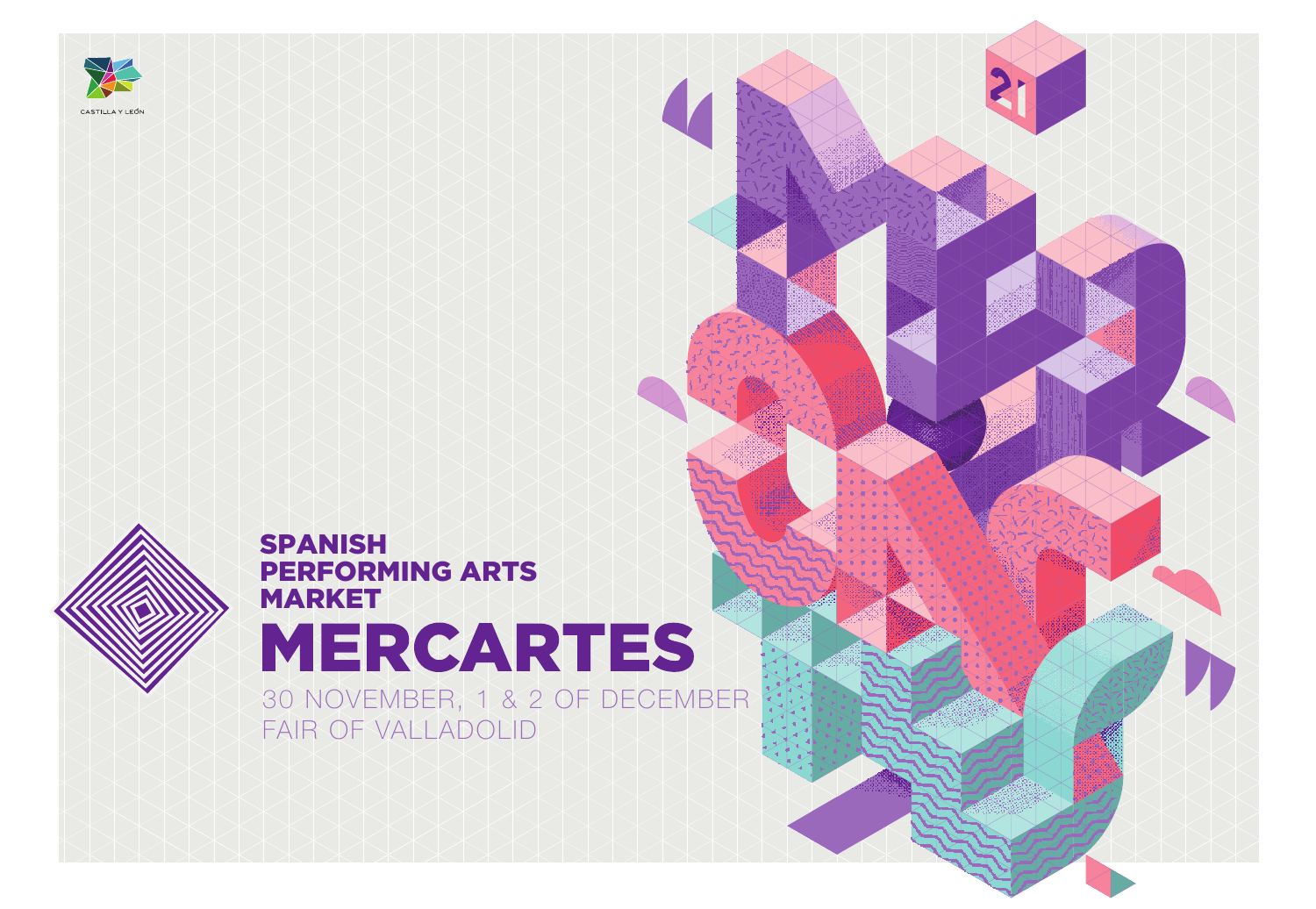## Mercartes 2021: meeting, debate & business place



In its last edition, MERCARTES received more than a thousand of professionals and 125 exhibiting organizations of the entire value chain: creators, producers, distributors, exhibitors, service providers, etc.

MERCARTES is a consolidated sectoral unit project, which aims to give greater visibility to the performing arts sector, strengthen the sense of belonging and promote the business.

Its 9th edition will be held on 30 of November, 1 & 2 of December in Valladolid. The first two days will consist of market, while on December 2nd, the MERCARTES Forum will be celebrated.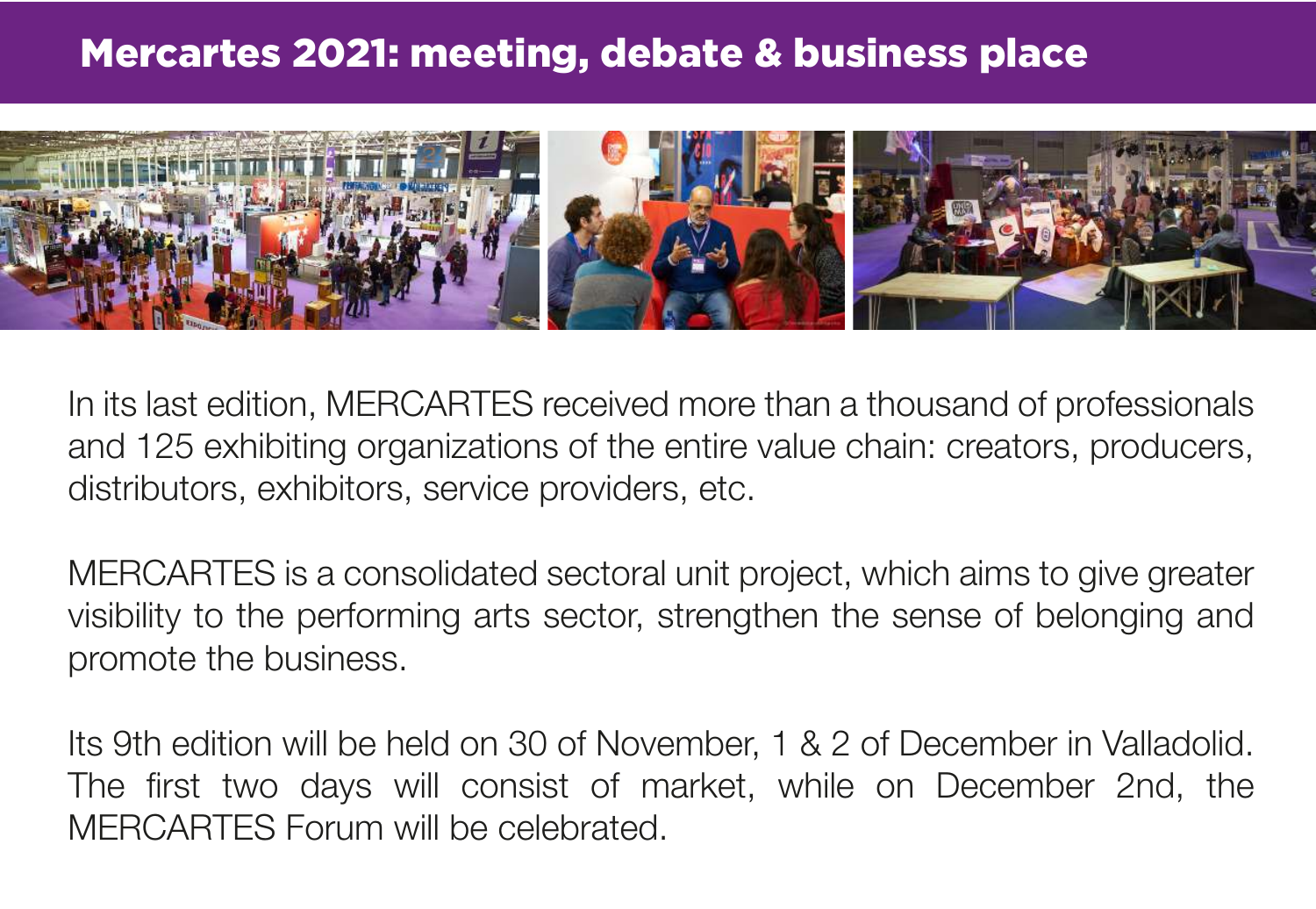## Our goals

- To establish as a reference cultural market, business-oriented, multiplier of opportunities and showcase of novelties.
- To strengthen the sense of belonging to the professional performing arts **Alta** community, which allows to set in the memory its unquestionable value as a factor of cohesion.
- To improve the relationship framework by encouraging the dialogue among professionals.
- To tackle an internationalization plan that, through the "guest country" figure, promotes the participation of international professionals and the exchange of experiences.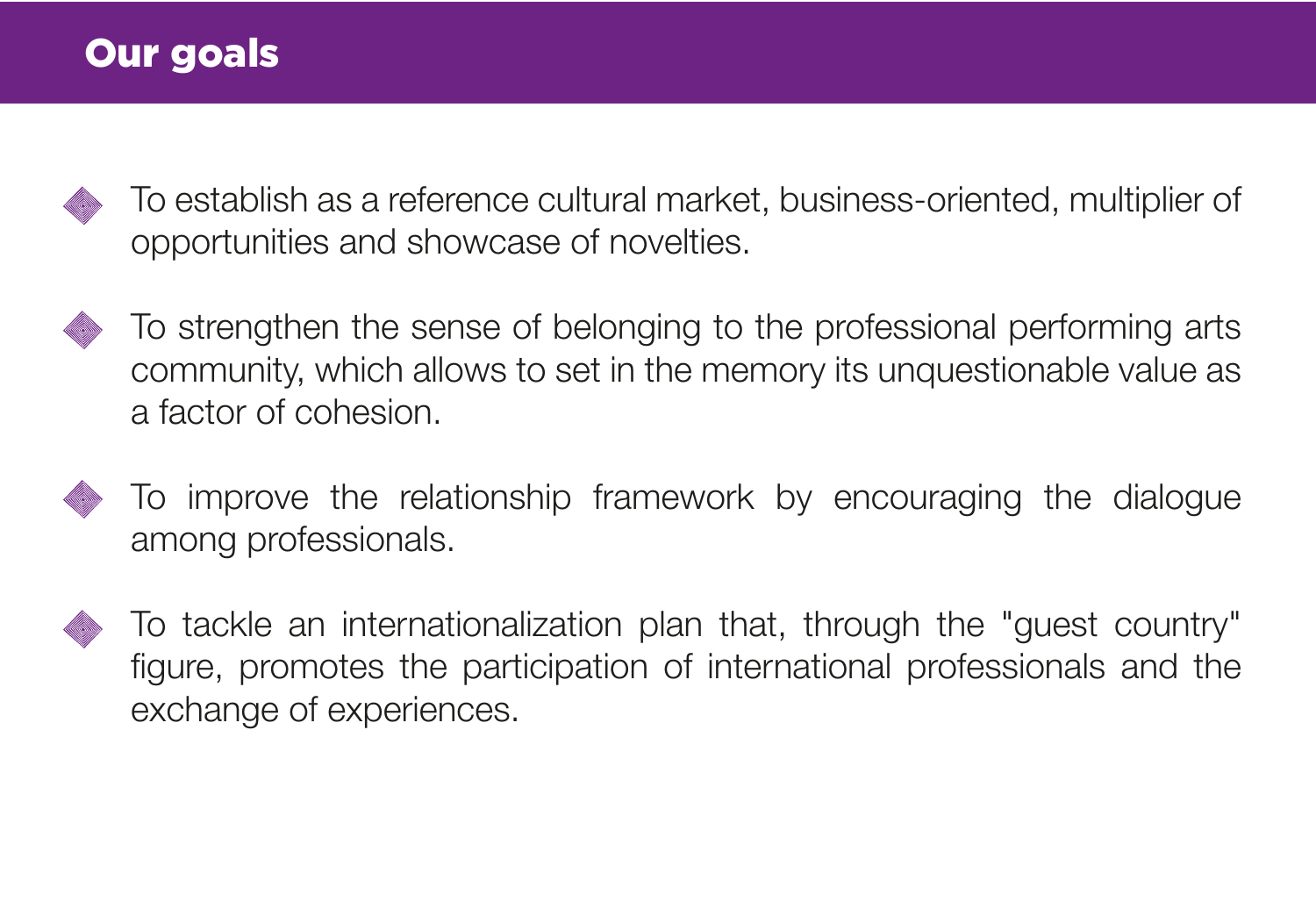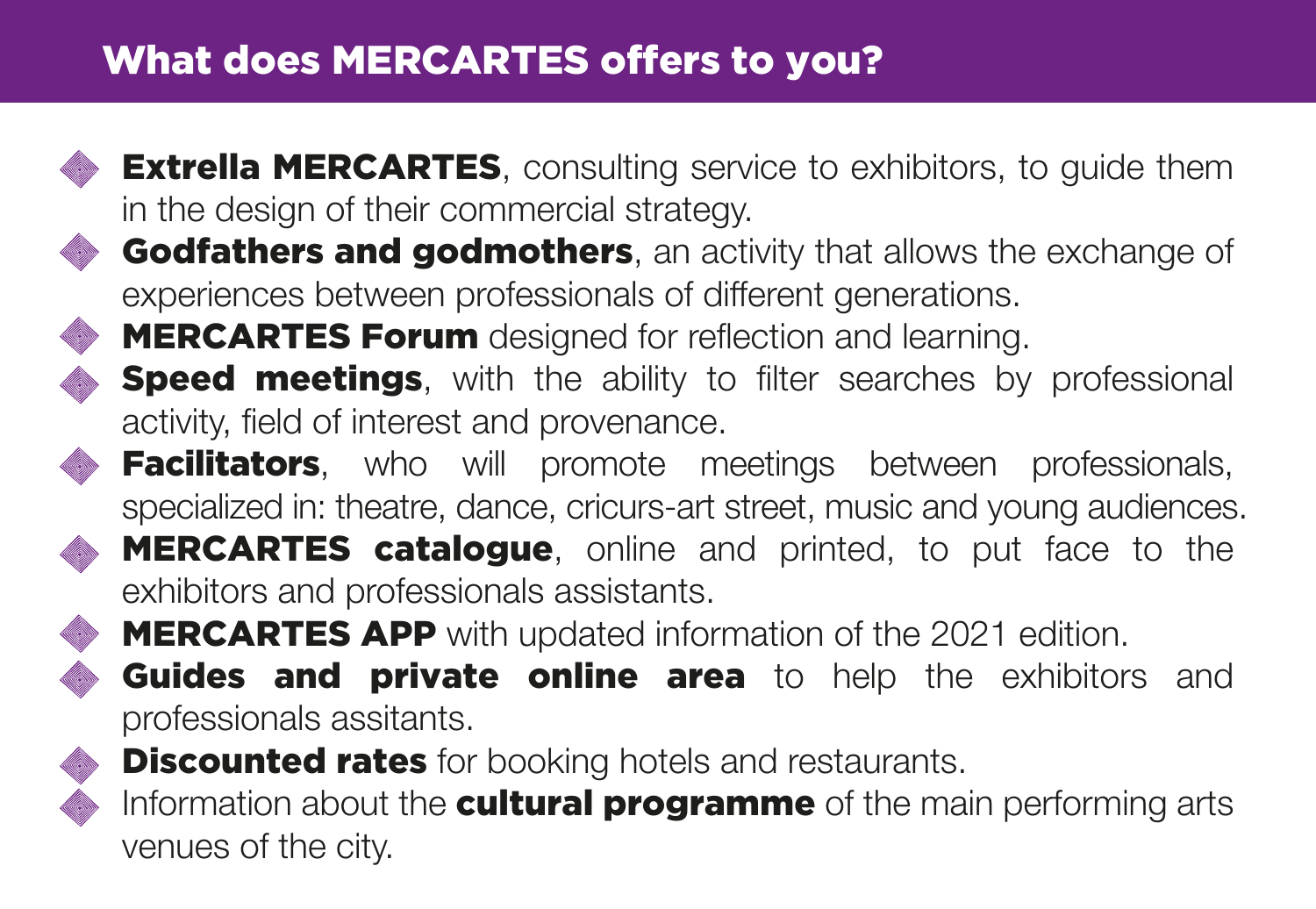One of the main objectives of MERCARTES 2021 is to open up to the international market, in order to attract professionals from other countries who have an interest in sharing their projects and knowing the Spanish performing arts market.

The Portuguese performing arts scene has evolved significantly in recent years. The innovative vision of many of its festivals, the development of contemporary dramaturgy of high artistic level and the recognition of the performing arts sector in public policies, are the basis of its change.

We understand that it may be interesting to link both territories and both models, in order to try to find similarities, promote initiatives and projects of joint collaboration.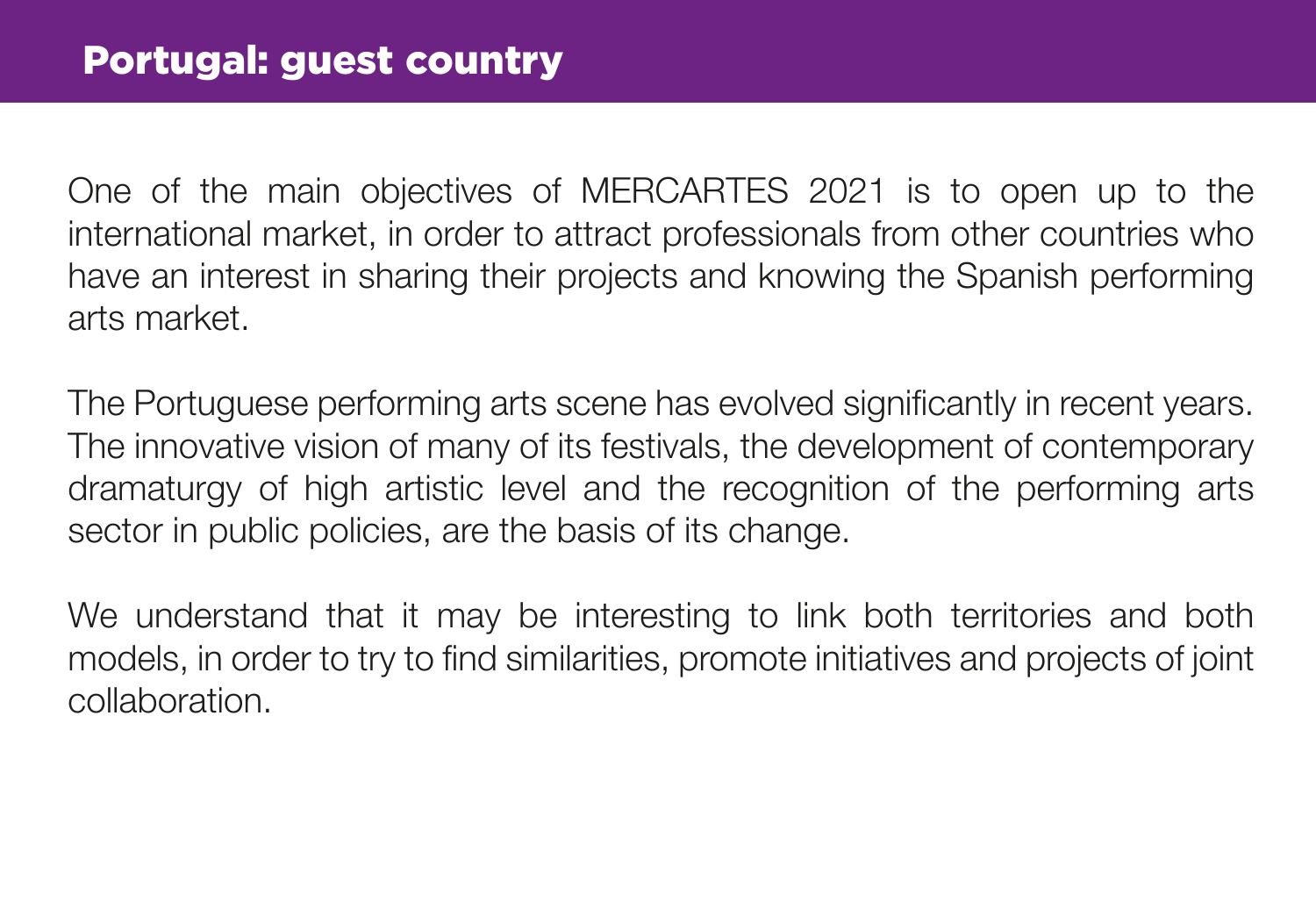## How to participate?

|                                 |                   |                   | <b>BOOKING</b><br><b>BFFORF</b><br>SEPTEMBER, 14TH |
|---------------------------------|-------------------|-------------------|----------------------------------------------------|
| <b>Formats</b>                  |                   | <b>Rates 2021</b> | <b>Reduced Rates</b>                               |
| <b>Booths</b>                   | 6 <sub>m²</sub>   | 770 €             | 616 $\in$                                          |
|                                 | 12 m <sup>2</sup> | <b>1.155 €</b>    | 924 $\in$                                          |
|                                 | 24 m <sup>2</sup> | 2.100 €           | 1.680 $\in$                                        |
| Space only                      | 16 <sub>m²</sub>  | 800€              | 640€                                               |
|                                 | 32 <sub>m²</sub>  | 1.400 €           | 1.120 €                                            |
|                                 | $48 \text{ m}^2$  | 2.000€            | 1.600 €                                            |
| Information point               | 1 m <sup>2</sup>  | 250€              | 200€                                               |
| Registration fee                |                   | $35 \in$          | <b>Free</b>                                        |
| <b>Advertising in catalogue</b> |                   |                   |                                                    |
| $1/2$ Page                      |                   | 250€              | --                                                 |
| <b>1 Entire Page</b>            |                   | 350€              |                                                    |
| 2 Entire Pages                  |                   | 650€              | 500€                                               |
|                                 |                   |                   | VAT NOT INCLUDED                                   |

From June 16th to September 14th, 14 h *(GMT+2)*: 20% discount on the booth booking, free professionals registration and reduced rates on the advertising of 2 entire pages in catalogue.



**Online system** to facilitate de booth booking. The location choice will depend on the date of booking.